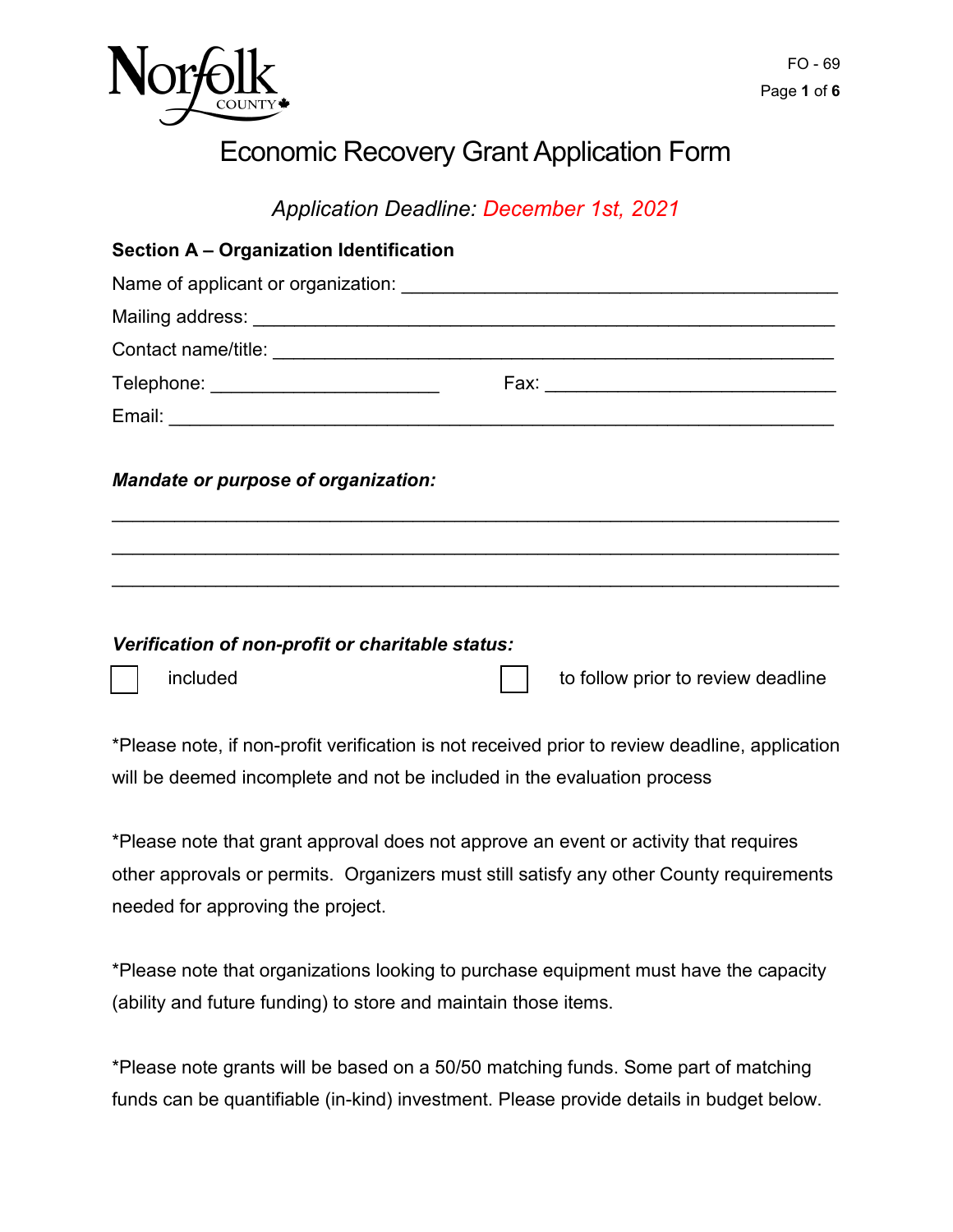

# **Section B – Eligibility Considerations**

| Please indicate the grant program for which your organization is applying:                                                                                            |             |
|-----------------------------------------------------------------------------------------------------------------------------------------------------------------------|-------------|
| Downtown Vitality     Arts & Culture                                                                                                                                  | Agriculture |
| 1. Brief description of what the Grant Assistance will be used for: (Max. 250 words)                                                                                  |             |
|                                                                                                                                                                       |             |
|                                                                                                                                                                       |             |
| 3. Applicants are eligible to receive a grant with a minimum of \$1,000 to a maximum<br>grant of \$5,000 per group/organization. Amount of Grant being applied for \$ |             |
| Duration of Project: ______ /____ /____<br>to / /<br>YYYY MM<br>YYYY MM<br>DD                                                                                         | DD          |
| <b>BUDGET</b>                                                                                                                                                         |             |
| <b>Description</b>                                                                                                                                                    | $Cost($ \$) |
|                                                                                                                                                                       |             |
|                                                                                                                                                                       |             |
|                                                                                                                                                                       |             |
|                                                                                                                                                                       |             |
| 4. Describe how this project will achieve the goal and desired outcome outlined in                                                                                    |             |

\_\_\_\_\_\_\_\_\_\_\_\_\_\_\_\_\_\_\_\_\_\_\_\_\_\_\_\_\_\_\_\_\_\_\_\_\_\_\_\_\_\_\_\_\_\_\_\_\_\_\_\_\_\_\_\_\_\_\_\_\_\_\_\_\_\_\_

Section C: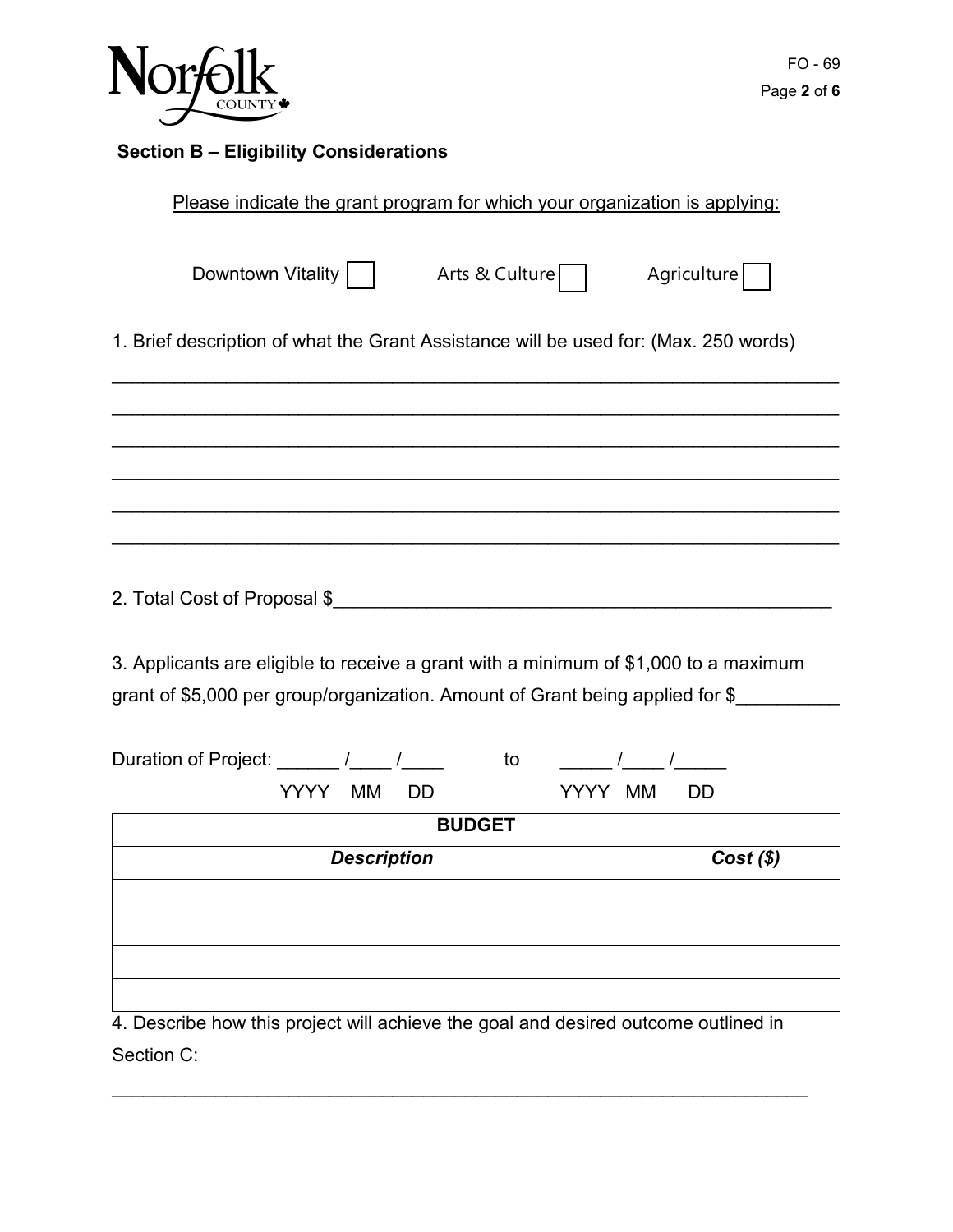

5. Outline the measures that will be used to determine the success of this project AND how will the organization track and report on project progress?

7. If the project is expected to result in ongoing benefit to the specific industry and/or downtown area, provide details on what that ongoing benefit will be:

8. Will the proposed event require partnerships and/or collaboration with other organizations including private sector entities, not for profit organizations or community groups?

Yes



If yes, please describe: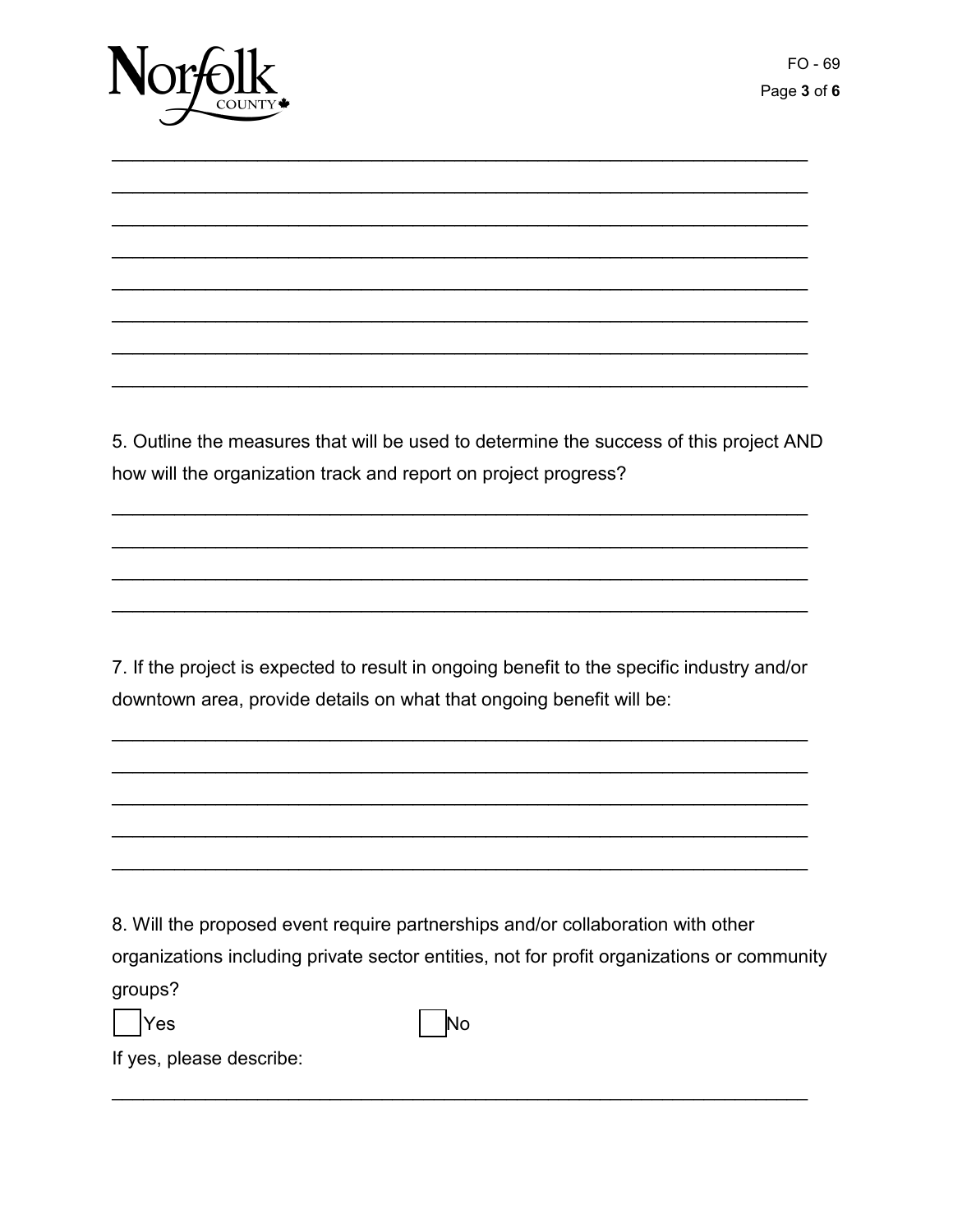

9. Have you made an application for grants to any other government agencies for this project?

| $\Box$ Yes                     | $\vert$ No |
|--------------------------------|------------|
| If yes, what were the results? |            |

10. Please provide additional information that demonstrates:

- Your organization's experience in this kind of project
- The your organization has the skills, expertise, and fiscal management to implement this project successfully

Signature of Applicant and the state of the state of the state of the state of the state of the state of the state of the state of the state of the state of the state of the state of the state of the state of the state of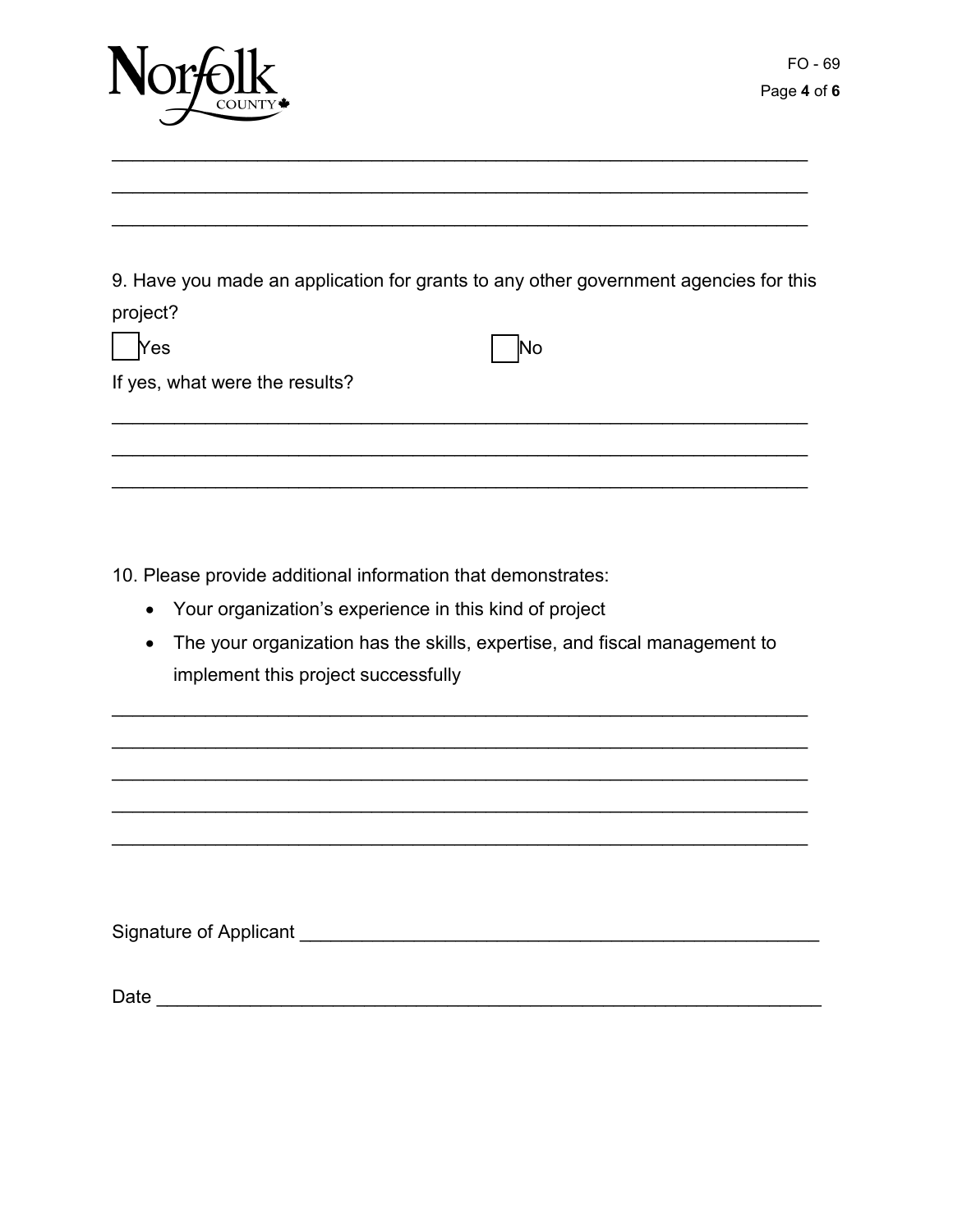

# **Section C – Goal and Desired Outcome**

# **Downtown Vitality**

*Goal:* Support and enhance economic vibrancy in Norfolk County's downtowns

## *Desired Outcomes:*

- Increase the number of people visiting the downtowns for shopping & recreation
- Increase revenues for downtown businesses
- Increase productivity and/or reduce costs for downtown business
- Help downtown business recover from impacts of Covid-19

# **Arts & Culture**

**Goal:** Increase the sustainability and growth of the arts & culture industry in Norfolk.

### *Desired Outcomes:*

- Build Norfolk's brand as a destination for arts & culture
- • Strengthen local arts & culture organizations (increase revenue, decrease cost, improve organizational management, etc.)
- Help arts & culture organizations adapt to pandemic-related requirements and restrictions and recover quickly from the impacts of the pandemic
- Increase tourism spending on arts & culture related activities

### **Agriculture**

Goal: Support the agriculture industry in Norfolk County with solutions that address labour and resource-related challenges. Support farmers to diversify and/or grow revenue streams.

### *Desired Outcomes:*

- • Strengthen local, small and medium farm business (revenue increases, revenue diversification, market diversification, new channel development, cost reductions
- technologies and provide options for resource and/or labour sharing across farms • Increase use of, access to, and/or knowledge of various supportive and enabling
- Support for new product development